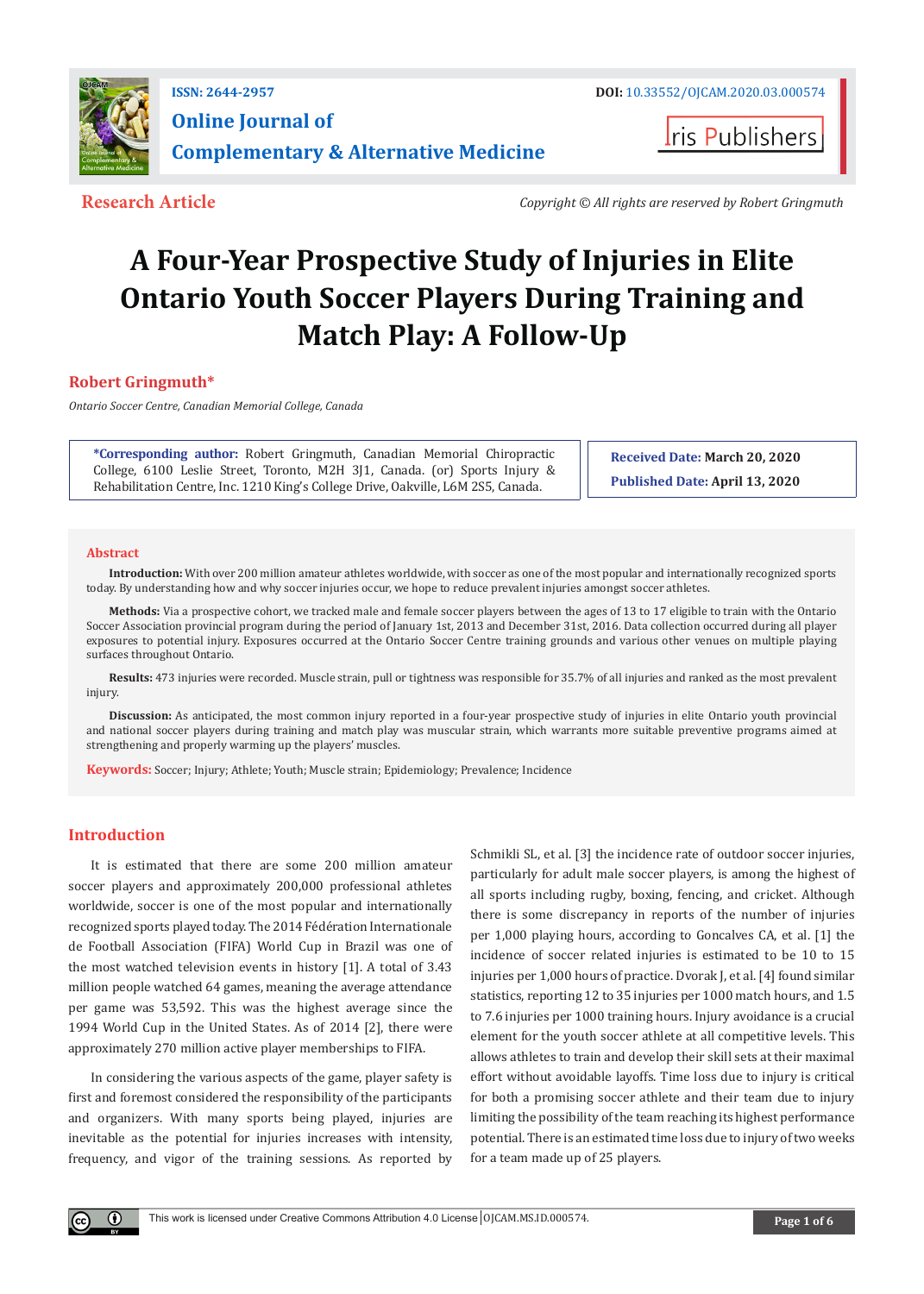Injury has a negative economic impact on both the athlete and the team. There are long-term consequences associated with being injured as an athlete. FIFA estimates that the average treatment cost is \$150-U.S. per injury, which leads to an estimated \$30 billion U.S. a year for treatment of injuries in soccer around the world [2]. In addition, English Premier League clubs were estimated to be \$19 to 26 million-U.S. out-of-pocket in lost wages due to injuries suffered by their players in the 2010/11 season after taking part in the World Cup [5].

It is evident that injury prevention plays a necessary role in reducing the costs incurred from soccer-related injuries along with minimizing a player's time loss due to injury. Prevention is usually seen as the first step in maintaining optimal health. With injury prevention we must understand the types of injuries and their mechanisms that are common amongst soccer athletes. The consensus is that the majority of soccer injuries are related to the lower extremities, which is not surprising since soccer is a highintensity sport characterized by continuous changes of direction and high-load actions [6]. Nonetheless, in various soccer nations, such as the United Kingdom, the United States and Brazil, the epidemiology of injuries within the sport has shown a variation in injury patterns. For instance, the Carling et al. study suggested strains to the hamstring region are the most common type of injury at the professional levels in soccer [7]. Research studies suggest eccentric strength training can reduce the risk of hamstring injury in heterogeneous populations of soccer players [8]. In addition, plyometric training and agility drills, the main components of a preventive program developed by Heidt RS Jr, et al. [9] were effective in lowering the incidence of injuries in soccer. The Dick R, et al. [10] study concluded ankle ligament sprains, knee internal derangements and concussions are common injuries in women's soccer. Ekstrand J, et al. [11] determined that almost one-third of all injuries in professional soccer are muscle injuries with the vast majority affecting the hamstring, adductors, quadriceps and calf muscles [11]. Therefore, it will be difficult to correlate the reported injury incidence, and thus formulate effective injury prevention strategies, for elite soccer athletes outside the geographic domain in which the study was conducted. To date, an epidemiological study has not been conducted regarding elite youth soccer athletes in Canada aside from our previous study.

According to Aaltonen S, et al. [12] decreased risk of sports injuries was associated with the use of insoles, external joint supports, and multi-intervention training programs. A paper by Emery CA & Meeuwisse WH [13] found that an implemented training program was effective in reducing the risk of all injuries as well as preventing injuries. The protective effect of the neuromuscular training program in reducing lower extremity injury is clinically relevant. Finally, Dvorak J & Junge A [4] showed that there is some evidence that multi-modal intervention programs result in a general reduction in injuries. They found that external ankle supports and proprioceptive/coordination training, especially in athletes with previous ankle sprains, could prevent ankle sprains. In addition,

training of neuromuscular and proprioceptive performance as well as improvement of jumping and landing technique seems to decrease the incidence of anterior cruciate ligament injuries in female athletes [14].

Therefore, it will be difficult to correlate injury incidence and thus injury prevention for youth soccer athletes outside the geographic domain in which the study was conducted. To date such a study has not been conducted within the scope of elite youth soccer athletes in Canada. The variability of the conclusions of these studies likely reflects that there are many factors (i.e. location, weather, surface playing field, age, sex and performance level) that ultimately determine the variation on why and how soccer players are injured and in turn, the preventative strategies that can be utilized to help reduce both the occurrence and recurrence of such injuries.

By taking into consideration the model for epidemiological studies on professional soccer player injuries in Brazil [1], the purpose of this preliminary study is to provide an injury incidence report for youth soccer in both Ontario as well as nationally in Canada. As such, due to differences in climate, technical level and total hours of play and training we believe that occurrence of injury per 1,000 hours of play and training, will be less in Canada compared to other soccer nations. The second objective is to provide an injury incidence report for the most common injuries during training and match play among youth soccer players in Ontario. By understanding how and why soccer injuries occur we ultimately hope to reduce the most prevalent injuries amongst youth Canadian soccer athletes beginning with an incidence inventory as a necessary first step.

# **Research Design and Methods**

In concordance with Goncalves CA, et al. [1] the research design selected for this study is a prospective cohort. Historically, epidemiological studies examining soccer injury incidence have been prospective in nature. Methodology utilizing retrospective study design had many biases, which reduced the validity of risk assessments. Prospective study design has been shown to be the most useful method for estimating the risk of injury or disease, the incidence rate and/or relative risk [7].

Through a prospective concurrent longitudinal study, we can determine and define the population at the beginning of the study and follow the subjects through time. Cases are enrolled from a well-defined population, current exposure status is determined as non-injured and the onset of injury is observed in subjects over time. Injury status can be compared to non-injured status relative to exposure time. The study begins at the exposure of the cohort to exposure. Exposure status has been predetermined as all strength and conditioning sessions, training sessions and games overseen by an athletic therapist. The characteristics of the group of people studied have been pre-determined as healthy eligible Ontario Soccer Association (OSA) provincial and National Training Centre Ontario (NTCO) players. Non-cases or uninjured eligible players are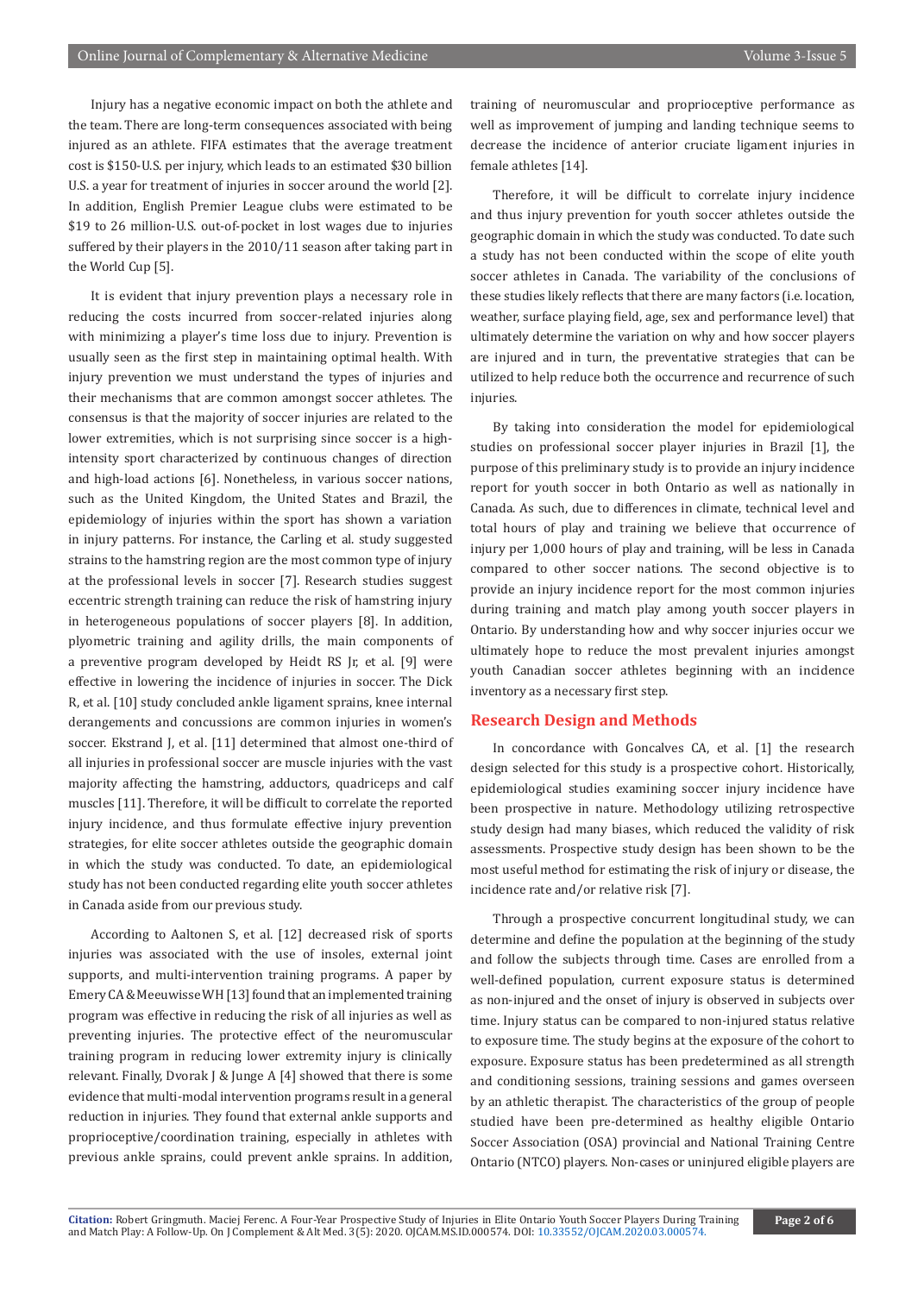followed forward in time. Cases or injury status and recording of the aforementioned have also been pre -determined.

The population of this study included all soccer players, males and females, between the ages of 13 to 17 years, eligible to train with the Ontario Soccer Association provincial program during the period of January 1, 2013 to December 31, 2016. It also included all players eligible to play for the NTCO Under-17 women's program during the aforementioned periods. The players were selected based on criteria determined by the Ontario Soccer Association coaches and are considered among the elite population of soccer players in the province and country. In total, the study worked with seven teams each 28 players per team through four calendar seasons which runs from mid-October until the end of April of the following year. The total exposure hours were calculated combining training, match and strength conditioning hours for one calendar year or the provincial program from mid-October until the end of April. The exposure hours were then extrapolated over four years due to the consistency in scheduling within the provincial program related to limitations in field time. A total of 32,270 hours of exposure were recorded over one calendar year and estimated as 129,080 hours over four years.

#### **Collection of Data**

The source of data collection is The Sports Injury & Rehabilitation Centre, Inc. (SIRC). All player injuries were tracked and recorded on site using the centre's electronic medical recording database called Injury Tracker®. Data collection occurred during all player exposures to potential injury including strength and conditioning sessions, training sessions and matches. Exposures occurred at the Soccer Centre, Ontario training grounds and various other venues on various playing surfaces. An athletic therapist employed by SIRC oversaw all exposures. Injury reports were filled out by a healthcare provider at occurrence of injury and before a player is referred for follow up medical care. An injury report is required to be completed if any of the following criteria are met:

- •Player is removed from field of play by a health care provider or player is unable to return to play.
- •Player requires treatment to return to play.
- •Player suffers a concussion.
- •Player does not participate in practice due to injury/condition.
- •Player intake at the clinic directly due to inability to play.

Injury reports are submitted at the end of the session by the healthcare provider to the clinic supervisor who ensures that designated clinic personnel enters them into the clinic database.

#### **Ethics and Human Subjects Issues**

Players' names or personal medical information cannot be tracked or identified in any manner.

### **Results**

A total of 473 injuries were recorded through 129,080 exposure actual hours experienced by seven teams over the span of four seasons. The cumulative injury incidence rate among all players through four seasons was 8.34 injuries per 1,000 hours of training, strength and conditioning, or match play. The highest injury incidence rate occurred during the 2013 to 2014 season valued at 11.62 injuries per number of hours trained and played. The seasonal injury incidence variation across four years is presented in Figure 1.



Myofascial pain resulting from muscle strain, pull, or tightness was responsible for 35.7% of all injuries. It was ranked as the most prevalent of all diagnosed soft tissue injuries with an incidence rate of 9.75 occurrences per 1,000 hours. Ligamentous sprain comprised 28.3% of all injuries ranking it the second most common injury presented. Its incidence rate was 7.73 injuries per 1,000 hours. Sprain and strain injuries comprised 64% of total injuries incurred. Concussion injuries consisted of 13.7% of total injuries and had an incidence rate of 3.74 per 1,000 hours.

Other common injuries reported include bleeding, lacerations, abrasions, blisters, and fractures. The most prevalent diagnosed injuries and their incidence rates per 1,000 hours are presented in Table 1.

The most commonly injured body part across all four years was the ankle/foot complex. It comprised 23.6% of all injuries over four years and had an incidence rate of 1.3 per 1,000 hours. The knee was the second most common area of injury across all seasons. The knee comprised 14.5% of total injuries and had a reported incidence rate of 0.77 injuries per 1,000 hours. Muscle injuries to the quadriceps, hamstring and groin were the third most common injuries comprising a combined 10.4% of injuries and incidence rate of 0.56 injuries per 1,000 hours. Injuries of the lower leg complex consisted of the achilles, shin and calve injuries. Comprising 5.8% of total injuries with an injury incidence rate of 0.3 lower extremity injuries encompassed 91% of total injuries and had an incidence rate of 4.9 per number of hours.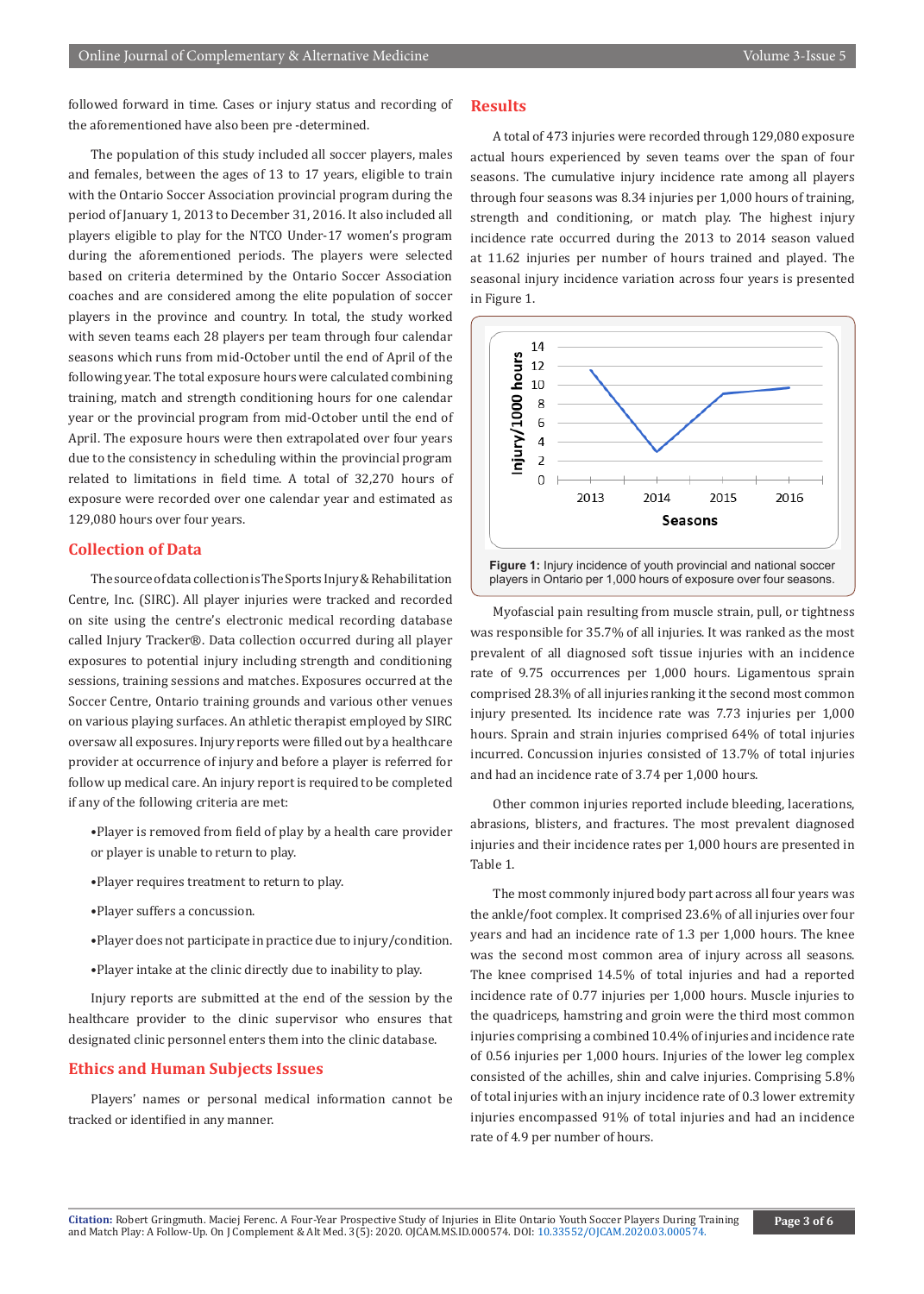**Table 1:** Incidence of most diagnosed injuries between January 1, 2013 to December 31, 2016.

|                                               | n                | $\frac{0}{0}$    | Incidence    |
|-----------------------------------------------|------------------|------------------|--------------|
| Sprains                                       | 134              | 28.3             | 7.73         |
| Muscle strain/pull/tightness                  | 169              | 35.7             | 9.75         |
| Fractures                                     | 35               | 7.4              | 2.02         |
| Concussions                                   | 65               | 13.7             | 3.74         |
| <b>Blisters</b>                               | 7                | 6.1              | 1.677        |
| Bleeding/lacerations/abrasions                | 37               | 9.5              | 2.6          |
| Separation of joint                           | 2                | 1.1              | 0.301        |
| Bunion of the big toe                         | $\boldsymbol{0}$ | 0.7              | 0.191        |
| Common cold                                   | $\mathbf{1}$     | 0.2              | 0.06         |
| Asthma causing symptoms with<br>participation | 5                | $0.5\,$          | 0.14         |
| Plantar fasciitis                             | 11               | 2.3              | 0.63         |
| Poked in eye                                  | $\boldsymbol{0}$ | $0.5\,$          | 0.14         |
| Turf toe                                      | $\mathbf{1}$     | 0.7              | 0.191        |
| Avulsion fracture                             | $\mathbf{1}$     | $\mathbf{1}$     | 0.27         |
| Achilles tendonitis                           | $\boldsymbol{0}$ | $\boldsymbol{0}$ | $\mathbf{0}$ |
| Hyperextension of unspecified joint           | $\overline{4}$   | 0.8              | 0.22         |
| Joint instability                             | 1                | 0.2              | 0.06         |
| Total                                         | 473              | 100              | 3.66         |

# **Discussion**

As mentioned earlier it will be difficult to correlate injury incidence and thus injury prevention for elite soccer athletes outside the geographic domain in which the study was conducted. To date such a study has not been conducted within the scope of elite soccer athletes in Canada. With the increasing growth and development in the sport of soccer in Canada, risk of injury during training and gameplay can be a deciding factor on how young elite Canadian athletes compete with their peers from competing soccer nations. In order to help determine the incidence or risk of injury, there are two things that need to be defined: the definition of an injury and the standard measure for reporting soccer related injuries. The term 'injury' in its relation with soccer is currently defined as anything that incapacitates a soccer player from full participation in imminent training or matches [3]. Moreover, the standard measure for reporting the incidence of soccer related injuries is determined by how long an individual athlete is exposed to the possibility of an injury. Thus the measure is the number of injuries per 1,000 hours of soccer participation (i.e. practice, training, and game play) [1]. Our study concluded that the total injury incidence rate over all exposures was 3.66 injuries per 1,000 hours. This rate is far less than what is reported from Hassabi M, et al. [15] who conducted a 15 year epidemiological study on injuries during official Japanese professional soccer league matches. The study had a relatively high incidence rate ranging from about 11 to 24 injuries per 1,000 hours, but this is significantly higher than a study conducted by Le Gall F, et al. [16] on elite French youth soccer players which reported an overall injury rate ranging from 4.6 to 5.3 injuries per 1,000 hours. Our results are comparable to other studies conducted on youth soccer players, which reported incidences ranging from 0.535 to 5.640 injuries per 1,000 hours [16]. Furthermore, common injury sites in our study compare with those of participants in the study by Le Gall et al. A study of elite English academy players identified muscle strain, sprain and pull or tightness with (66.34%, 62.5% and 66% respectively) as the most prevalent injury [17]. An increase in reported concussions were seen in this 4-year period as compared to those reported in our previous study [18], more than likely due to increase in reporting and awareness [19] (Table 2).

|                   |     | 2013 to 2014 |           | 2014 to 2015   |       |           | 2015 to 2016 |       |           | 2016 to 2017 |       |           |
|-------------------|-----|--------------|-----------|----------------|-------|-----------|--------------|-------|-----------|--------------|-------|-----------|
| Body part         | n   | $\%$         | Incidence | n              | $\%$  | Incidence | $\mathbf n$  | $\%$  | Incidence | n            | $\%$  | Incidence |
| Ankle/foot        | 105 | 28           | 3.25      | 41             | 42.71 | 1.27      | 57           | 19.39 | 1.77      | 78           | 25    | 2.42      |
| Knee              | 69  | 18.4         | 2.14      | 17             | 17.71 | 0.53      | 48           | 16.33 | 1.49      | 48           | 15.38 | 1.49      |
| Quadriceps        | 12  | 3.2          | 0.37      | 4              | 4.17  | 0.28      | 17           | 5.78  | 0.53      | 16           | 5.13  | 0.5       |
| <b>Hamstrings</b> | 20  | 5.33         | 0.62      | 4              | 4.17  | 0.19      | 7            | 2.38  | 0.22      | 13           | 4.17  | 0.4       |
| Groin/adductors   | 19  | 5.07         | 0.59      | $\mathcal{L}$  | 2.08  | 0.31      | 8            | 2.72  | 0.25      | 10           | 3.21  | 0.31      |
| Head/face         | 22  | 5.86         | 0.68      | $\overline{ }$ | 7.29  | 0.5       | 49           | 16.67 | 1.52      | 61           | 19.55 | 1.89      |
| Neck/back         | 16  | 4.26         | 0.5       | 6              | 6.25  | 0.22      | 31           | 10.54 | 0.96      | 28           | 8.97  | 0.87      |

**Table 2:** Prevalence of injury location and injury incident rate per 1,000 hours.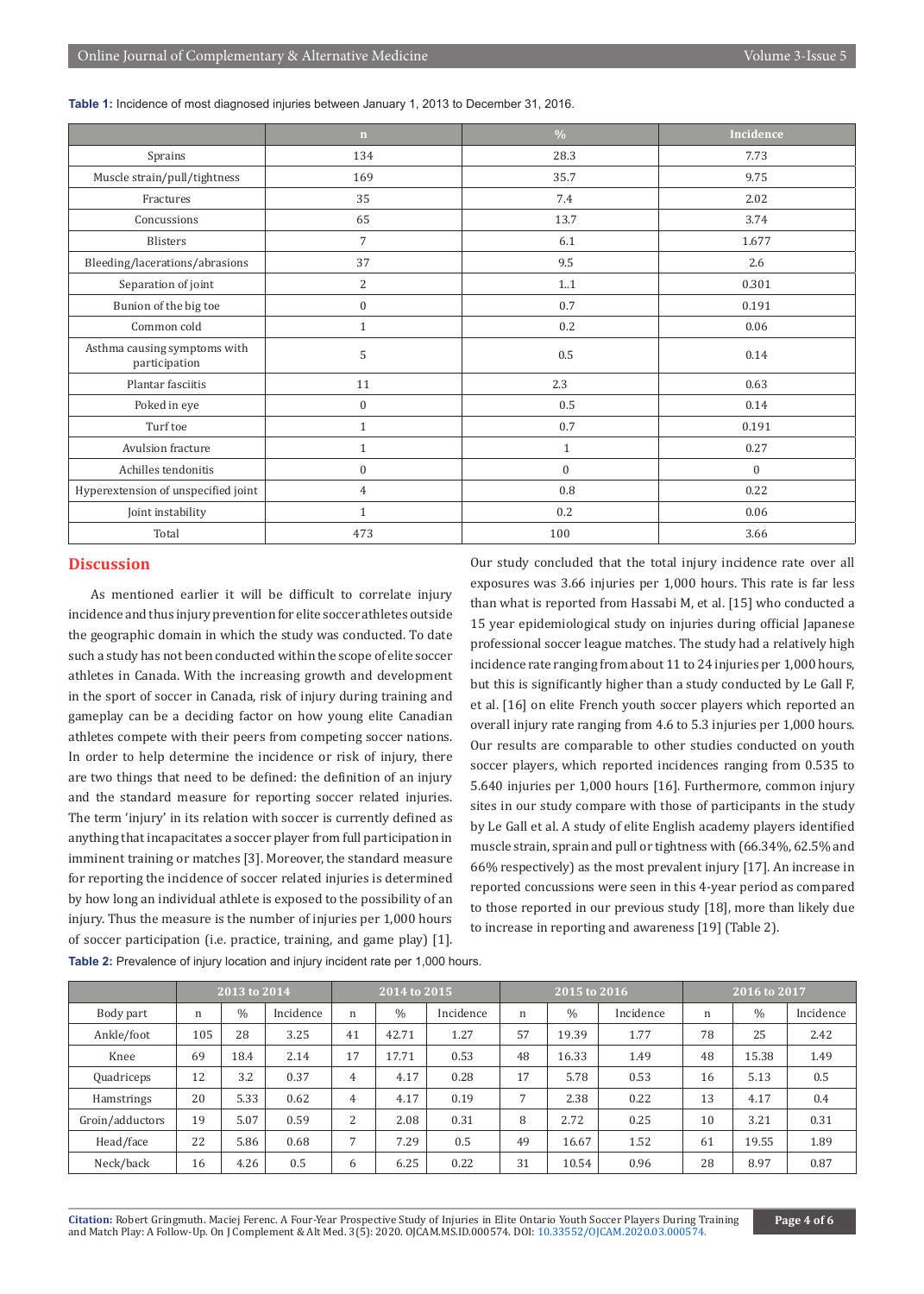| Shoulder/arm/<br>hand/fingers    | 25  | 6.67  | 0.78  | 4  | 4.17         | 0.28         | 27  | 9.18  | 0.84 | 15  | 4.81 | 0.47 |
|----------------------------------|-----|-------|-------|----|--------------|--------------|-----|-------|------|-----|------|------|
| Lower leg/<br>achilles/shin/calf | 59  | 15.74 | 1.83  | 11 | 11.46        | 0.74         | 40  | 13.61 | 1.24 | 23  | 7.37 | 0.71 |
| Toes                             |     | 1.87  | 0.22  | 0  | $\mathbf{0}$ | $\mathbf{0}$ |     | 1.70  | 0.15 |     | 1.6  | 0.15 |
| Hip                              | 21  | 5.6   | 0.65  | 0  | 0.           | 0.22         |     | 1.70  | 0.15 | 15  | 4.81 | 0.46 |
| Total                            | 375 | 100   | 11.62 | 96 | 100          | 2.97         | 294 | 100   | 9.11 | 312 | 100  | 9.67 |

The shortcomings of conducting a prospective cohort study include changes in methodology for detecting or recording injury due to the length of study period. In this specific study inter-examiner variability exists between the various healthcare providers. Although they are trained to follow protocol, their diagnostic impressions of the injuries can affect reported findings. Exact exposure hours are unattainable, as attendance was not taken during all sessions. Therefore, exposure hours are calculated based on the assumption that all players were present for all training sessions and games, which is not always the case. There is then an assumption those exposure hours will be overestimated. This would inflate the denominator of the incidence ratio and suggest a lower incidence than actually occurred. In addition, the study did not look at how the exposure time was split between time spent training and time spent during games. By differentiating match play and training we can make conclusions as to whether overtraining may be the cause of injury or if match intensity results in higher injury rates.

The strengths of this study include the sample size of the study, the study duration and the elite status of the athletes. Few studies have followed as many elite athletes, over as many exposure hours, at such a high level of competition. Due to the size and methodology of the study, conclusions can be made with sufficient empirical evidence and validity.

Future recommendations for improving data collection/data analysis are to include the following: whether injury was due to contact, foul play or spontaneous occurrence; the time of the injury occurrence; player's position; and prior injuries. Noting how an injury arose can be a useful tool in understanding how to prevent the same injury from reoccurring. With players forcefully colliding for the soccer ball, pushing for positioning during a corner kick and receiving or delivering a tackle or charge, there can be various moments in which a player can get injured due to physical contact or foul play [12]. As noted during the 2014 World Cup, it was reported that 64.4% of the injuries occurred during contact play [2].

The time of injury can also be a useful tool to use. There have been many studies with various results on when injuries do in fact occur. Wong P & Hong Y [8] reported that there was a difference between the incidence of injury with each 15-minute segment in a game compared to 45-minute halves, whereas Rahnama N, et al. [20] reported those mild injuries occur during the first 15-minute segments of each half and that moderate injuries occur during the last 15-minute segment of the game. Dick R, et al. [10] reported that the risk of injury is the highest during the first and last 15 minutes

of game play. Since there is no precise time for when injuries occur in soccer matches, further studies should be conducted to determine an estimated time for when Canadian soccer athletes are most likely to sustain injuries.

Consideration of the player's position is also a factor that can be analyzed. Was the player injured playing their regular position or a different one due to external circumstances? After discussion with the coach, players usually settle on their particular position for the season, and barring any unforeseen circumstances they stick with that position throughout the season. Moreover, another factor that can be analyzed is which position gets injured more. Elite youth defenders are injured more often than their fellow teammates during competition, whereas the injury rate for goalkeepers account for only 6% of all player injuries in adult professional soccer games [16]. These results show that the physical demands for each position vary and thus may account for the frequency and also type of injury Canadian soccer players may face. Lastly, prior injury is a factor that can be used to help improve the analysis of this study. Reinjures can cause 30% longer absence from game play, thus knowing whether there is history of injury can help evaluate the risk and scope of training needed [10]. As noted prior injury can increase the risk of future injuries and thus a proper evaluation is needed by teams to determine whether a player is susceptible to a particular injury. In addition, if a player has a history of a specific reoccurring injury, rehab programs can be analyzed to see what can be improved in order to prevent the injury from occurring again.

The occurrence of injuries in high-level soccer players is most likely multifaceted. Volpi P & Taioli E [17] noted several external, personal, and behavioral risk factors likely associated with injuries, as well as the risk factors which can be avoided or prevented through appropriate interventions. Over the past years, the intensity and speed of both training and game play along with the players' skill level and experience are hypothesized to be contributing factors to the type and number of injuries registered [17-19]. Another risk factor that has been noted is the ratio of time spent training to playing in games. Less time available for appropriate training was noted to be a good indicator of injuries in soccer players. A few factors have been identified, but have not been fully addressed to our knowledge, including environmental factors, such as training and playing surfaces, field conditions at the time of injuries and type of shoes worn. Another predictor is the amount of time spent playing between players. This means that in high level teams coaches are more prone to select the best players to play larger number of minutes during a game sometimes overworking these individuals [20-25].